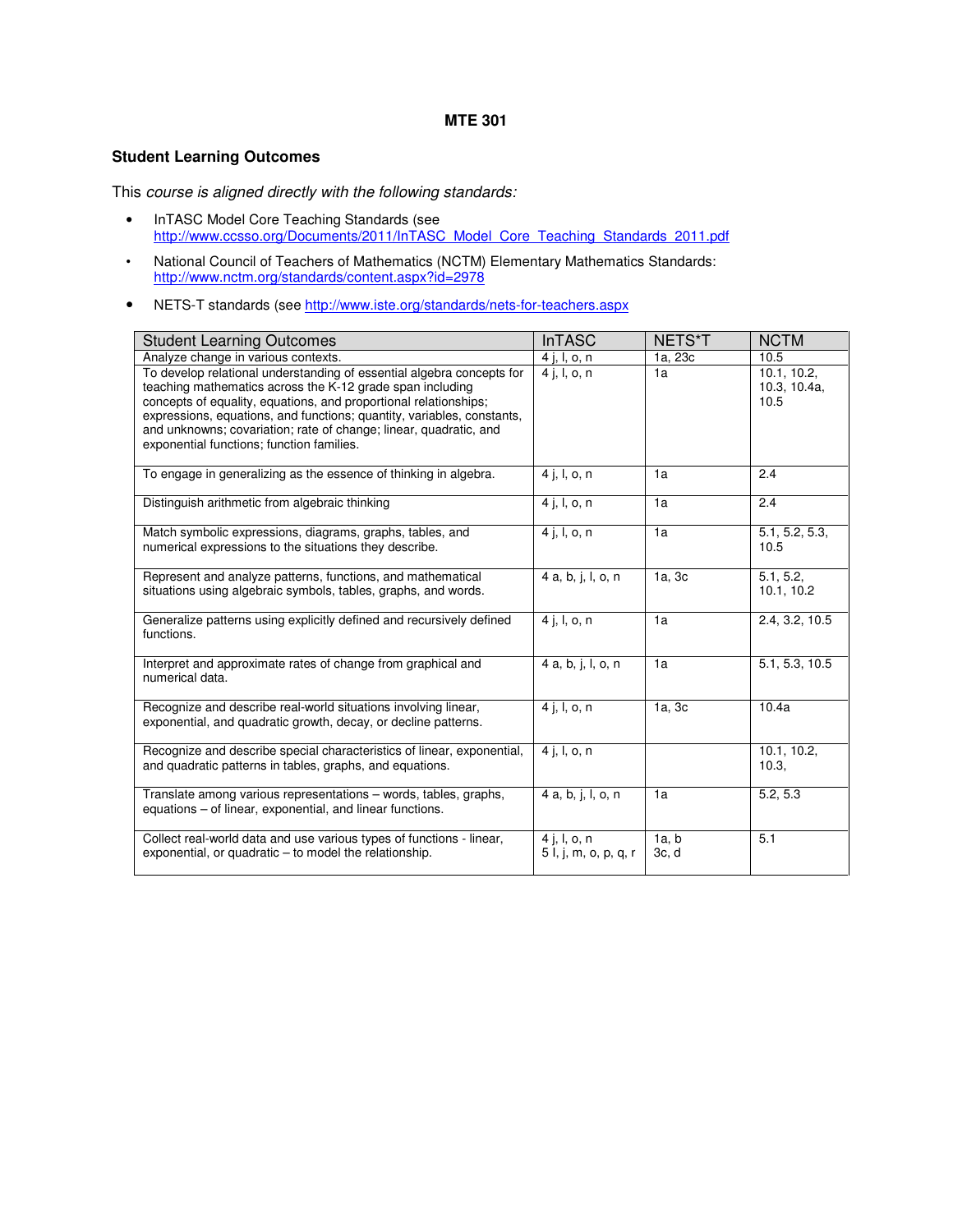# **Course Assignments**

Grading Scale

|                |                            | introduce/<br>reinforce/<br>assess | Score/<br>Points | <b>InTASC Standard</b><br>Assessed       | NETS.T      | <b>NCTM Elementary</b><br><b>Mathematics</b><br>Standards                                                     |
|----------------|----------------------------|------------------------------------|------------------|------------------------------------------|-------------|---------------------------------------------------------------------------------------------------------------|
| $\mathbf{1}$   | <b>Algebra-fy Project</b>  | introduce/<br>reinforce            | 75               | 4 a, c, f, h<br>5m.s                     | 1a          | $1.1, 1.2, 2.1 - 2.4, 4.1,$<br>7.4, 10.1, 10.2, 10.3,<br>10.4a, 10.5                                          |
| $\overline{c}$ | Algebra Wiki Group Project | introduce/<br>reinforce            | 75               | 4 g<br>51, q                             | 3a, c<br>4c | $1.1.1.2.2.1 - 2.4.3.1.$<br>3.2, 3.3, 4.1, 7.4, 7.6,<br>10.6                                                  |
| 3              | Exam 1                     | introduce/<br>reinforce            | 100              | 4 a, c, j, n, o                          |             | $1.1, 1.2, 2.1 - 2.4, 3.1,$<br>3.2, 3.3, 4.1, 5.1, 5.2,<br>5.3, 6.1, 7.4, 10.1,<br>10.2, 10.3, 10.4a,<br>10.5 |
| 4              | Exam 2                     | introduce/<br>reinforce            | 100              | 4 a. c. j. n. o                          |             | $1.1, 1.2, 2.1 - 2.4, 3.1,$<br>3.2, 3.3, 4.1, 5.1, 5.2,<br>5.3, 6.1, 10.1, 10.2,<br>10.3, 10.4a, 10.5         |
| 5              | Problem Set 1              | introduce/<br>reinforce            | 100              | 4 a, c, j, n, o                          |             | $1.1, 1.2, 2.1 - 2.4, 3.1,$<br>3.2, 3.3, 4.1, 5.1, 5.2,<br>5.3, 6.1, 10.1, 10.2,<br>10.3, 10.4a, 10.5         |
| 6              | Problem Set 2              | introduce/<br>Reinforce            | 100              | 4 a, c, j, n, o                          |             | $1.1, 1.2, 2.1 - 2.4, 3.1,$<br>3.2, 3.3, 4.1, 5.1, 5.2,<br>5.3, 6.1, 10.1, 10.2,<br>10.3, 10.4a, 10.5         |
| $\overline{7}$ | <b>Final Examination</b>   | introduce/<br>reinforce            | 150              | 4 a, c, j, n, o<br>5 l, j, m, p, q, r, s |             | $1.1, 1.2, 1.3, 2.1 - 2.4,$<br>4.1, 4.2, 4.3, 5.1, 5.2,<br>5.3, 6.1, 10.1, 10.2,<br>10.3, 10.4a, 10.5         |
|                | <b>Total Points</b>        |                                    | 700              |                                          |             |                                                                                                               |

To receive a grade in this course ALL assignments must be completed. Your grade will be based on the number of points earned on all assignments. For example, if you earn 750 out of 1000 points, your grade will be calculated by dividing the number of points you earned (750) by the total number of possible points (1000). Dividing 750 by 1000 (750/1000) results in .75 or 75% – a grade of C.

| $\hat{a}A$ 93 - 100% | $C_{+}$ 77 - 79%    |
|----------------------|---------------------|
| $A - 90 - 92%$       | $C \t 70 - 76\%$    |
| $B+ 87-89%$          | $D \quad 60 - 69\%$ |
| $B$ 83 - 86%         | $~< 60\%$<br>E      |
| $B - 80 - 82%$       |                     |

## **Overview of Assignments**

Exams 1 and 2

These exams assess your understanding of topic clusters as they evolve in the course. Exam 1 includes material from classes  $1.1 - 4.2$ . Exam 2 includes material from classes  $5.2 - 8.1$ .

#### Problem Sets 1 and 2

Problem sets function like homework. Problems target topics and ideas discussed in class. Problems are designed to both reinforce and extend thinking done in class.

### Algebra-fy Project

With this algebra content project, you will develop what Kaput and Blanton call your "algebra eyes and ears." Essentially you insert generality into numerically specific arithmetic problems. Researchers call this algebra-fying arithmetic.